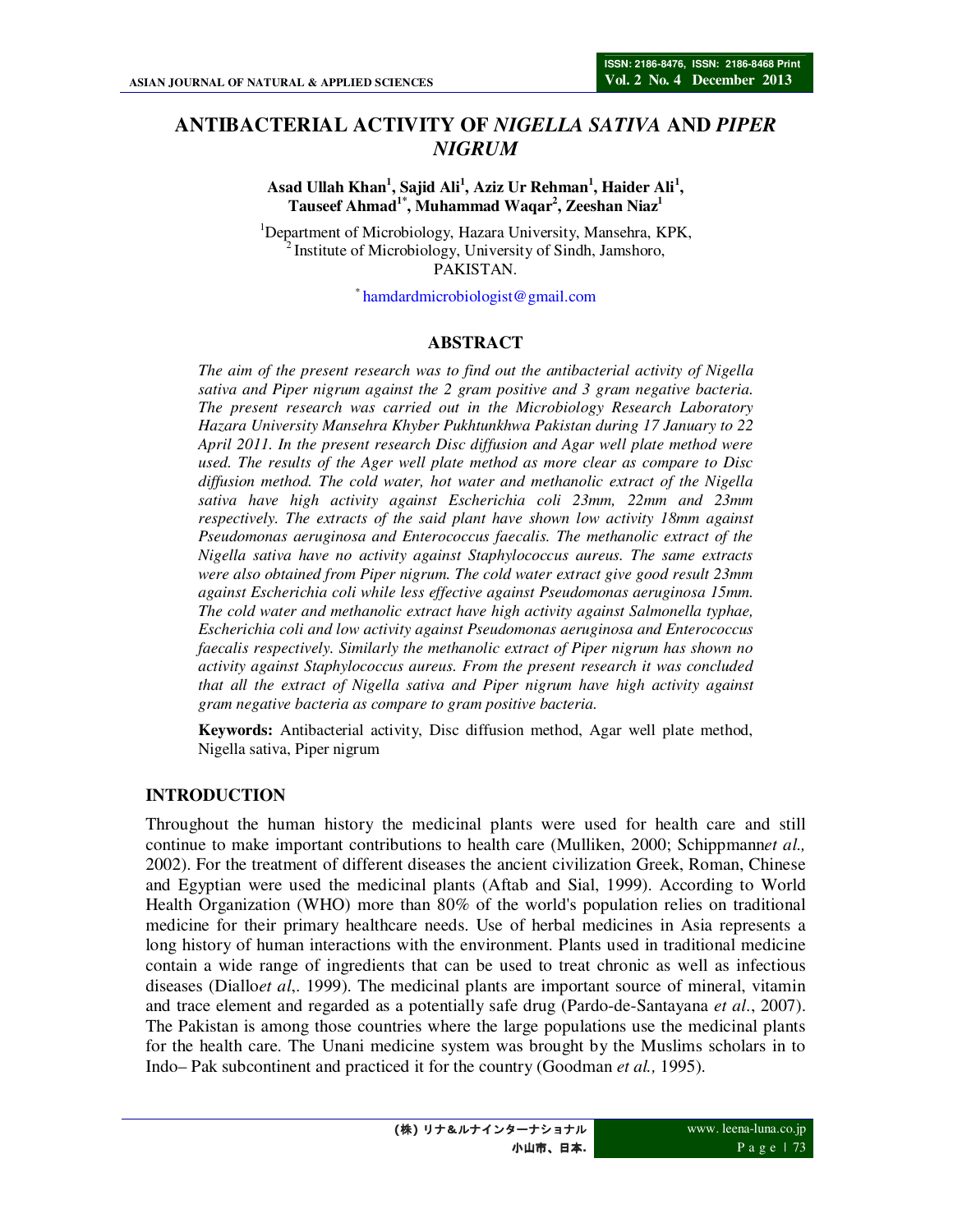The traditional (plant-based) therapies are among the most frequently used in numerous parts of the world. The 75% population of French, Canada 70%, Australia 48%, USA 42%, and 38% population of Belgium use traditional medicine at least once in their life (WHO, 2002).

There has been a considerable interest to use plants and spices for the elimination of microorganisms because of increasing antibiotic resistance of microorganisms. Many plant derived products such as spices, fruit preparations, vegetable preparations or extracts have been used for centuries for the preservation and extension of the shelf life of foods (Chattopadhyay and Bhattacharyya, 2007). Spices have been defined as plant substances from indigenous or exotic origin, aromatic or with strong taste, used to enhance the taste of foods. Spices include leaves (coriander, mint), flower (clove), bulbs (garlic, onion), fruits (red chilli, black pepper), stem (cinnamon), rhizomes (ginger, turmeric), seeds (kalonji) and other plant parts (Shelef, 1983). Prevention of pathogenic and spoilage microorganisms in food is usually achieved by using chemical preservatives but they are responsible for many carcinogenic and teratogenic attributes as well as residual toxicity and with growing concern of microbial resistance towards conventional preservatives, consumers tend to be suspicious of chemical additives and thus the exploration of naturally occurring antimicrobial for food preservations receives increasing attention (Ali *et al.,* 2007).

*Nigella sativa* seeds famous as black seed or black cumin which is belonging to the Family *Ranunculaceae.* The plants of *Nigella sativa* present in the Asia and Europe. Its seeds have an enormous medicinal significance and have been reported to exhibit many pharmacological properties that comprise antimicrobial activity against Bacteria, Fungi, Viral, and Parasites (Ali and Blunden, 2003). The seeds have also been used to treat bacterial, fungal and parasitic infections. The oil of the *Nigella sativa* is used for many diseases and also use as food preservative, condiment, carminative, analgesic in every parts of world (Salem, 2005). The seeds of *Nigella sativa* are composed of more than 100 compounds. A combination of volatile oils, fatty acids, flavonoids, saponins, proteins, and trace elements are thought to contribute to its value (Salih*et al.,* 2009). Hazrat Abu Hurairah states-"*I have heard from Rasool Allah (P.B.U.H) that there is cure for every disease in Black seeds except death and Black seeds are shoonez*"(SahihBukhari).

*Piper nigrum* (black pepper) used as a traditional medicine. There are many compounds are present in the *Piper nigrum*but the most important and will known of these are piperidine and pyrrolidinealkamides. The piperine has many biological characteristics such as analgesic, stimulant of central nerves system, antipyretic and antifeedant activities. *Piper nigrum* is used as a natural spice. It is extensively cultivated all over the world and used as a spice. *Piper nigrum* have high function in antibacterial measures (Das *et al.,* 1998; Kirtikar and Basu, 1981; Linday, 1962; VenkatReddya*et al.,* 2004).

# **OBJECTIVE**

The objective of the present research was to evaluate the antibacterial activity of *Nigella sativa* and *Piper nigrum* against some of the gram positive and gram negative bacteria.

# **MATERIALS AND METHODS**

The present research was conducted in the Microbiology Research Laboratory of Hazara University Mansehra, Khyber Pakhtunkhwa, Pakistan. The present was carried during 17 January to 22 April 2011. So the brief account of materials as well as procedures used was described below.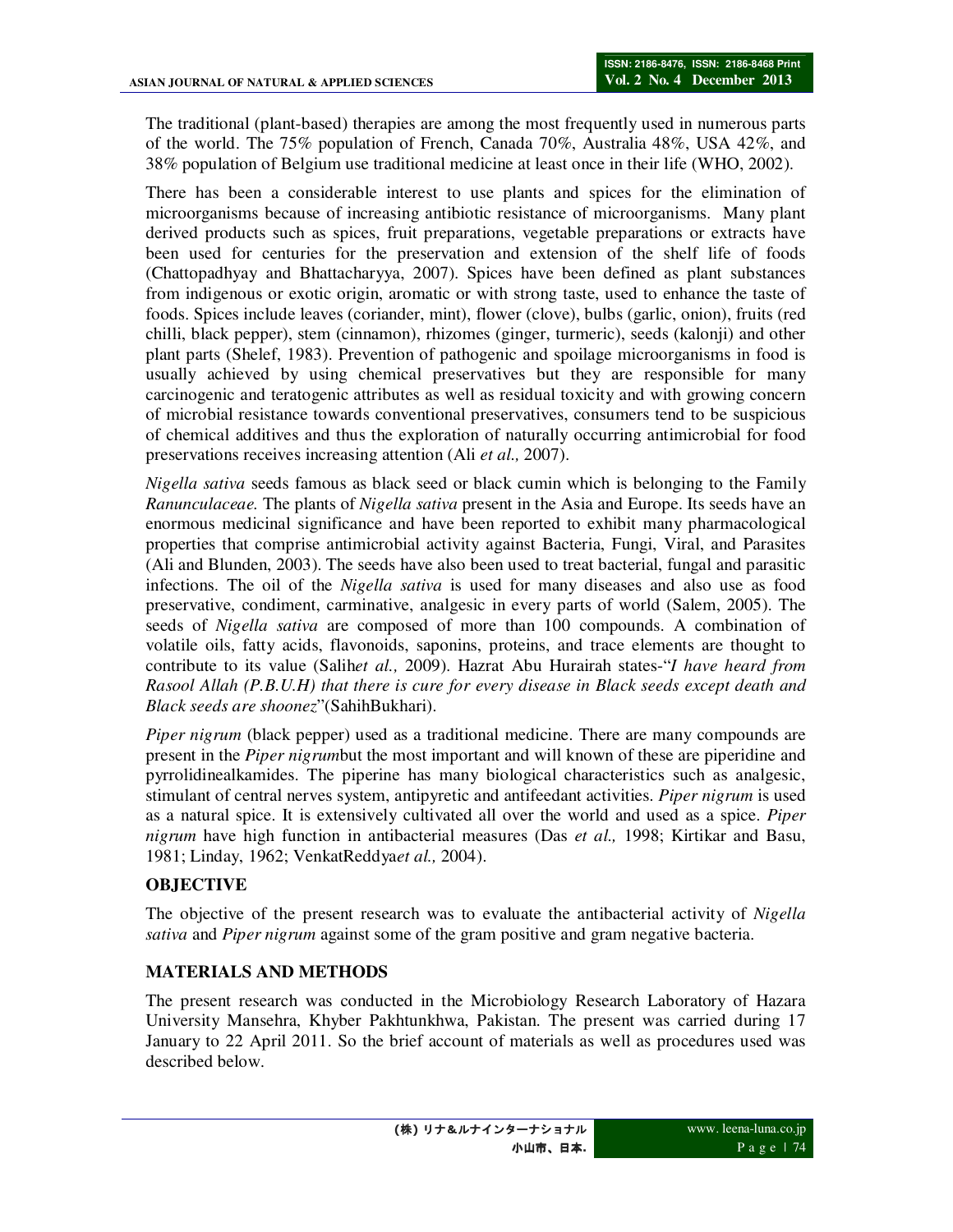### **Chemicals and Apparatus Used**

*Chemicals:* Methanol, distilled water and media (MHA).

*Apparatus:*Centrifuge, Auto clave, Rotary Shaker, Micropipette, Test tubes, Beakers, Petri plates, Erlenmeyer flasks, Graduated Cylinders, Spirit lamp, Microwave oven, Incubator, Refrigerator, wire loop.

### **Plant Materials**

Plant species *Nigella sativa* (kalonji) and *Piper nigrum* (black pepper) were purchased in dried form from the local market of Mansehra.

### *Preparation of Extracts from Nigella sativa and Piper nigrum*

In order to obtain the plants extract 100gm of each dried plant (*Nigella sativa* and *Piper nigrum*) seeds or fruits were coarsely powdered with the help of pestle and mortal. Then the extracts were prepared with solvents like water and methanol by shaking the powder plants for 24 hours at 150rpm and the extract of different concentrations were prepared and then these extracts were used as antibacterial agents.

#### *Cold water extraction of Nigella sativa and Piper nigrum*

Take 4 Erlenmeyer flasks and in each flask take the 100ml of distilled cold water. Then addition of 10grams of each powdered plants (*Nigella sativa* and *Piper nigrum*) and soaked into the 100ml of distill cold water and rotated on a rotary shaker at 150rpm for 24 hours. Then after 24 hours the extracts were filtered through filter paper and then centrifuged at 4500rpm for 5 minutes. After the centrifugation filtration through muslin cloth, pellet was discarded, supernatants, centrifuge again to make 100% pure extract.

#### *Hot water extraction of Nigella sativa and Piper nigrum*

Take the 4 Erlenmeyer flasks then take 100ml of distilled water in each flask then addition of 10grams of each powdered plants and soaked into 100ml of distilled water. Then the flasks were plugged and take over low flame of heat for 15 minutes. Then flasks were removed from heat and allow to cool and after cooling the contents of flask were filtered through filter paper and pure extract were obtain.

# *Methanolic extraction of Nigella sativa and Piper nigrum*

Take four Erlenmeyer flasks then add 100ml of methanol then addition of powdered plants of 10grams in the 100ml of methanol. Then flasks were plugged with cotton and take on the shaker for shaking at 150rpm for 24 hours. After this the extracts were filtered through filter paper and centrifuged at 4500rpm for 5 minutes, then filtration, superintends again and again to make pure extract. All extracts were collected in Erlenmeyer flasks and covered with cotton or aluminum coil.

# **Test Bacteria**

The antibacterial activity was determined against gram positive and gram negative microorganisms. The gram positive organisms include *Staphylococcus aureus* and *Enterococcus faecalis*. The gram negative bacteria include *Escherichia coli, Pseudomonas aeruginosa and Salmonella typhae.* 

#### **Media Used for Culturing**

Culturing media used for anti-bacterial assay was Muller Hinton Agar for the growth of respective bacteria.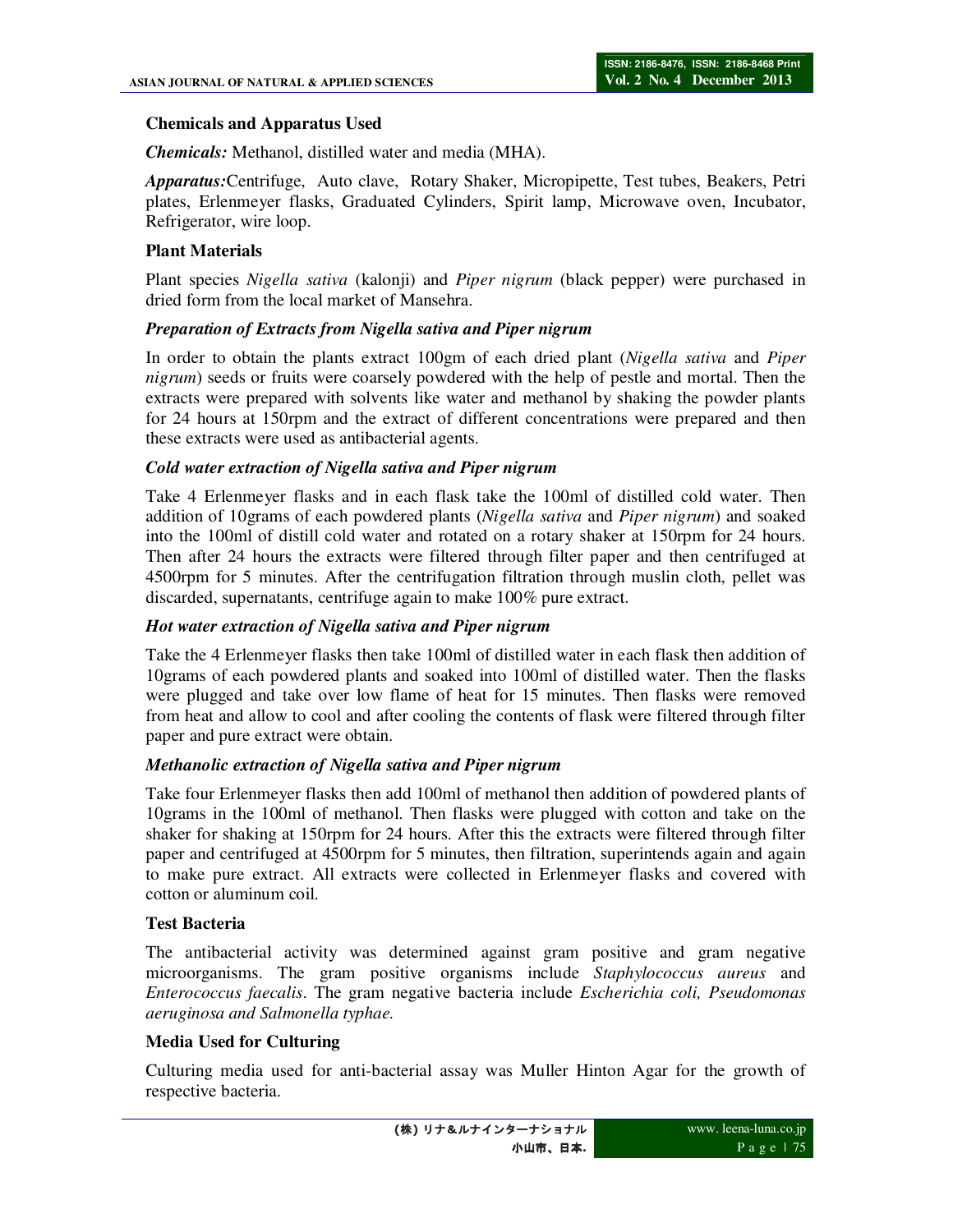| $S$ .No | Ingredients           | Amounts           |
|---------|-----------------------|-------------------|
| 1       | Beef extracts powder  | $2.0 \text{ g/l}$ |
| 2       | Acid Digest of Casein | $17.5$ g/l        |
| 3       | Starch                | $1.5$ g/l         |
|         | Agar                  | $1.7$ g/l         |

#### **Table 1. Composition of Mueller Hinton Agar**

### **Preparation of Media**

Mueller Hinton Agar media was prepared in flask by dissolving 38gm of powdered agar media in 1 liter of distilled water. Then flask was shaken for some time to dissolve the medium completely and then sterilized the medium in an Autoclave at 121°C temperature for 15 minutes.

#### **Methods Used for Applying Plant Extract**

#### *Disc Diffusion Method*

To determine the anti microbial activity of extracts make the discs from the blank filter paper with the help of punch machine and its size is 6mm. The extracts were taken in separate flasks and these disks were placed in these extracts to absorb adequate quantity for 3-5 minutes and then used against the bacterial species on the culture medium.

#### *Agar Well Plate Method*

It is another method applying the extracts on the culture medium. In this method the wells size of 0.5mm are made through sterile borer and then 30 to 60 ul of extracts was pour with the help of micro pipette.

#### **Antibacterial Activity**

Antibacterial activity was determined by the above two methods. For this purpose 10 ml of sterilized media was poured into the sterilized 15 Petri plates. Bacterial cultures were seeded on agar media, spreading for uniform growth over the entire surface of the media. First using the antibiotic disks on each plate and then the plates were incubated at  $37^{\circ}$ C for 24 hours. It gave inhibition zones but not completely clear so used the second method called Agar well plate technique and in this the same procedure followed and thus it gave a clear inhibition zone around the well, after the incubation of 24 hrs.

# **RESULTS**

In the present study the antibacterial activity of cold water, hot water and methanolic extracts of *Nigella sativa* and *Piper nigrum* were checked against the gram positive bacteria *Staphylococcus aureus, Enterococcus faecalis* and gram negative bacteria *Escherichia coli, Salmonella typhae and Pseudomonas aeruginosa*. The result of the Ager well plate is more clear that of Disc diffusion method.

#### **Antibacterial Activity of Cold Water Extract of** *Nigella sativa* **(seeds)**

The cold water extract of *Nigella sativa* showed maximum zone of inhibition 23mm against *Escherichia coli*, followed by *Salmonella typhae* 21mm, *Staphylococcus aureus* 21mm, *Enterococcus faecalis*20mm and *Pseudomonas aeruginosa*18mm as shown in table 2.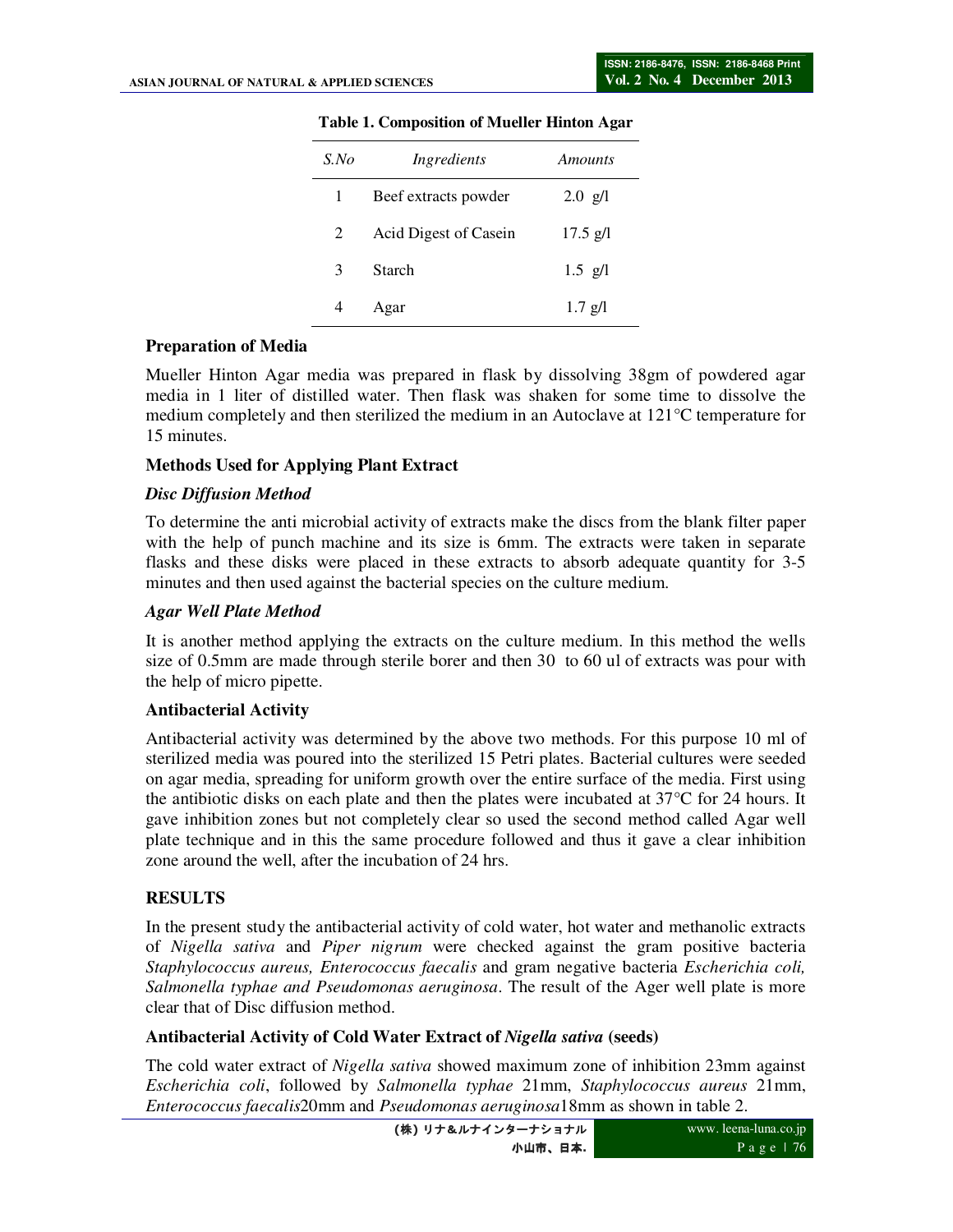| Plant         |      |         | Escherichia Salmonella Staphylococcus Enterococcus Pseudomonas |                  |            |
|---------------|------|---------|----------------------------------------------------------------|------------------|------------|
| Extract       | coli | typhae  | aureus                                                         | faecalis         | aeruginosa |
| Cold<br>water | 23mm | $21$ mm | $21$ mm                                                        | 20 <sub>mm</sub> | 18mm       |

| Table 2. Zone of inhibition (mm) of cold water extracts of Nigella sativa seeds |  |  |  |
|---------------------------------------------------------------------------------|--|--|--|
|---------------------------------------------------------------------------------|--|--|--|

#### **Antibacterial Activity of Hot Water Extract of** *Nigella sativa* **(seeds)**

Hot water extract showed maximum zone of inhibition of 22mm against *Escherichia coli*, *Salmonella typhae* and *Staphylococcus aureus*followed by *Pseudomonas aeruginosa* 20mm and *Enterococcus faecalis* 18mm as shown in table 3.

**Table 3. Zone of inhibition (mm) of hot water extracts of** *Nigella sativa* **seeds** 

| Plant     | Escherichia | Salmonella     | <i>Staphylococcus</i> | Pseudomonas      | <i>Enterococcus</i> |
|-----------|-------------|----------------|-----------------------|------------------|---------------------|
| Extract   | coli        | typhae         | aureus                | aeruginosa       | faecalis            |
| Hot water | 22mm        | $22 \text{mm}$ | $22 \text{mm}$        | 20 <sub>mm</sub> | 18mm.               |

#### **Antibacterial Activity of Methanolic Extract of** *Nigella sativa* **(seeds)**

The methanolic extract showed maximum zone of inhibition 23mm against *Escherichia coli*, 20mm against *Salmonella typhae* and *Pseudomonasaeruginosa,* 18mm against *Enterococcus faecalis*, while no effect against the *Staphylococcus aureus* as shown in table 4.

| Table 4. Zone of inhibition (mm) of methanolic extract of Nigella sativa seeds |  |
|--------------------------------------------------------------------------------|--|
|                                                                                |  |

| Plant             | Escherichia | Salmonella | Pseudomonas      | <i>Enterococcus</i> | <i>Staphylococcu</i> |
|-------------------|-------------|------------|------------------|---------------------|----------------------|
| Extract           | coli        | typhae     | aeruginosa       | faecalis            | s aureus             |
| <i>Methanolic</i> | 23mm        | 20mm       | 20 <sub>mm</sub> | 18mm                | Nill                 |

#### **Antibacterial Activity of Cold Water Extract of** *Piper nigrum* **(Fruit, Seed)**

Cold water extract showed maximum zone of inhibition of 23mm against *Escherichia coli*, 21mm against *Enterococcus faecalis*, 20mm against *Staphylococcus aureus* and *Salmonella typhae*and 15mm against *Pseudomonas aeruginosa* as shown in table 5.

| Plant         | Escherichia | Enterococcus       | <i>Staphylococcus</i> | Salmonella       | Pseudomonas |
|---------------|-------------|--------------------|-----------------------|------------------|-------------|
| Extract       | coli        | faecalis           | aureus                | typhae           | aeruginosa  |
| Cold<br>water | 23mm        | $21 \,\mathrm{mm}$ | 20 <sub>mm</sub>      | 20 <sub>mm</sub> | 15mm.       |

#### **Antibacterial activity of hot water extract of** *Piper nigrum* **(Fruit, Seed)**

Hot water extract showed maximum zone of inhibition of 22mm against *Salmonella typhae*and *Staphylococcus aureus* followed by *Escherichia coli* 21mm, *Enterococcus faecalis* 19mm and *Pseudomonas aeruginosa*18 mm as shown in table 6.

| Table 6. Zone of inhibition (mm) of hot water extract of <i>Piper nigrum</i> fruits and seeds |  |  |
|-----------------------------------------------------------------------------------------------|--|--|
|                                                                                               |  |  |

| Plant     | Salmonella       | <i>Staphylococcus</i> | Escherichia | <i>Enterococcus</i> | Pseudomonas |
|-----------|------------------|-----------------------|-------------|---------------------|-------------|
| Extract   | typhae           | aureus                | coli        | faecalis            | aeruginosa  |
| Hot water | 22 <sub>mm</sub> | $22 \text{mm}$        | $21$ mm     | 19 <sub>mm</sub>    | 18mm        |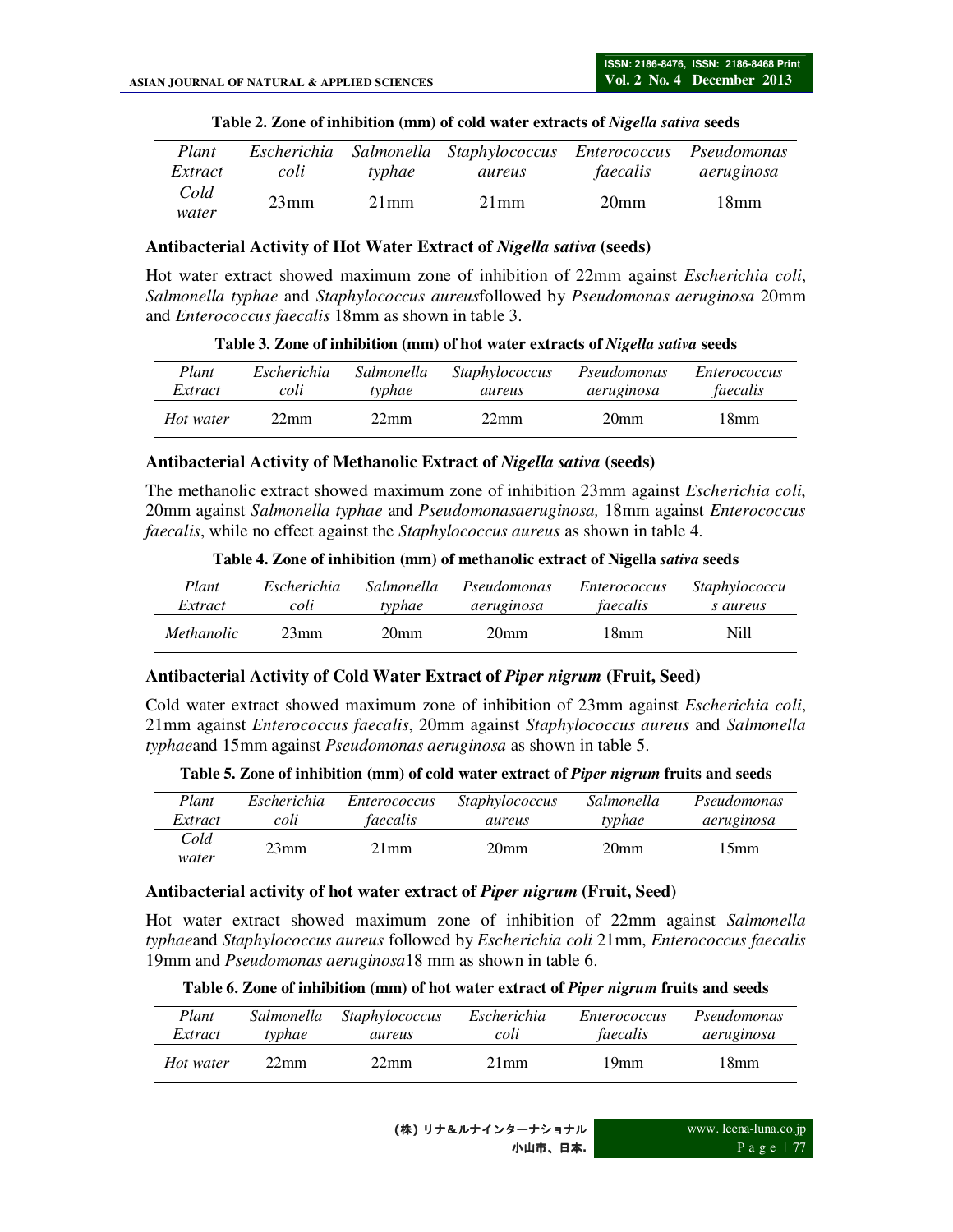### **Antibacterial Activity of Methanolic Extract of** *Piper nigrum* **(Fruit, Seed)**

The methanolic extract showed maximum zone of inhibition of 21mm against *Escherichia coli*, *Salmonella typhae* and *Pseudomonasaeruginosa*, 20mm against *Enterococcus faecalis* while no effect against the *Staphylococcus aureus* as shown in table 7.

| Plant             | <i>Escherichia</i> | Salmonella | Pseudomonas | <i>Enterococcus</i> | <i>Staphylococcus</i> |
|-------------------|--------------------|------------|-------------|---------------------|-----------------------|
| Extract           | coli               | typhae     | aeruginosa  | faecalis            | aureus                |
| <i>Methanolic</i> | $21$ mm            | $21$ mm    | $21$ mm     | $20 \text{ mm}$     | Nill                  |

**Table 7. Zone of inhibition (mm) of methanolic extract of** *Piper nigrum* **fruits and seeds** 

# **DISCUSSIONS**

In the present research the antibacterial activity of two medicinal plants *Nigella sativa* and *Piper nigrum* were checked against gram positive bacteria *Staphylococcus aureus, Enterococcus faecalis* and gram negative bacteria *Escherichia coli, Salmonellatyphae*and *Pseudomonas aeruginosa.* The cold water, hot water and methanolic extracts of these plants were obtained from the seeds and fruits. The cold water extract of *Nigella sativa* have high activity against *Escherichia coli* while less effective against *Pseudomonas aeruginosa.* Hot water extract shows high zone of inhibition against *Escherichia coli*and low against *Enterococcus faecalis.* The methanolic extract of *Nigella sativa* gives good result against the *Escherichia coli* and less effective against the *Enterococcus faecalis.* While the methanolic extract shows no activity against *Staphylococcus aureus.* 

Similarly the cold water extract of the *Piper nigrum*shows high zone of inhibition against *Escherichia coli* and low against *Pseudomonas aeruginosa.* The hot water extract give good result against *Salmonellatyphae*and low against *Pseudomonas aeruginosa.* The methanolic extract shows high activity against *Escherichia coli, Salmonellatyphae*and *Pseudomonas aeruginosa* while low activity against *Enterococcus faecalis.* No activity has been reported against *Staphylococcus aureus.* 

# **CONCLUSIONS**

The overall results of the present research shows that the cold water, hot water and methanolic extracts of *Nigella sativa and Piper nigrum* have high zone of inhibition against gram negative bacteria (*Escherichia coli, Salmonella typhae*and *Pseudomonas aeruginosa*) as compare to gram positive bacteria (*Staphylococcus aureus*and *Enterococcus faecalis*). The methanolic extract of both plants shows no activity against *Staphylococcus aureus.* 

# **COMPETING INTEREST**

The author declares that they have no competing interest.

#### **ACKNOWLEDGEMENT**

The authors are thankful to the Microbiology Research Laboratory Hazara University Mansehra Khyber Pakhtunkhwa Pakistan for providing the research facility.